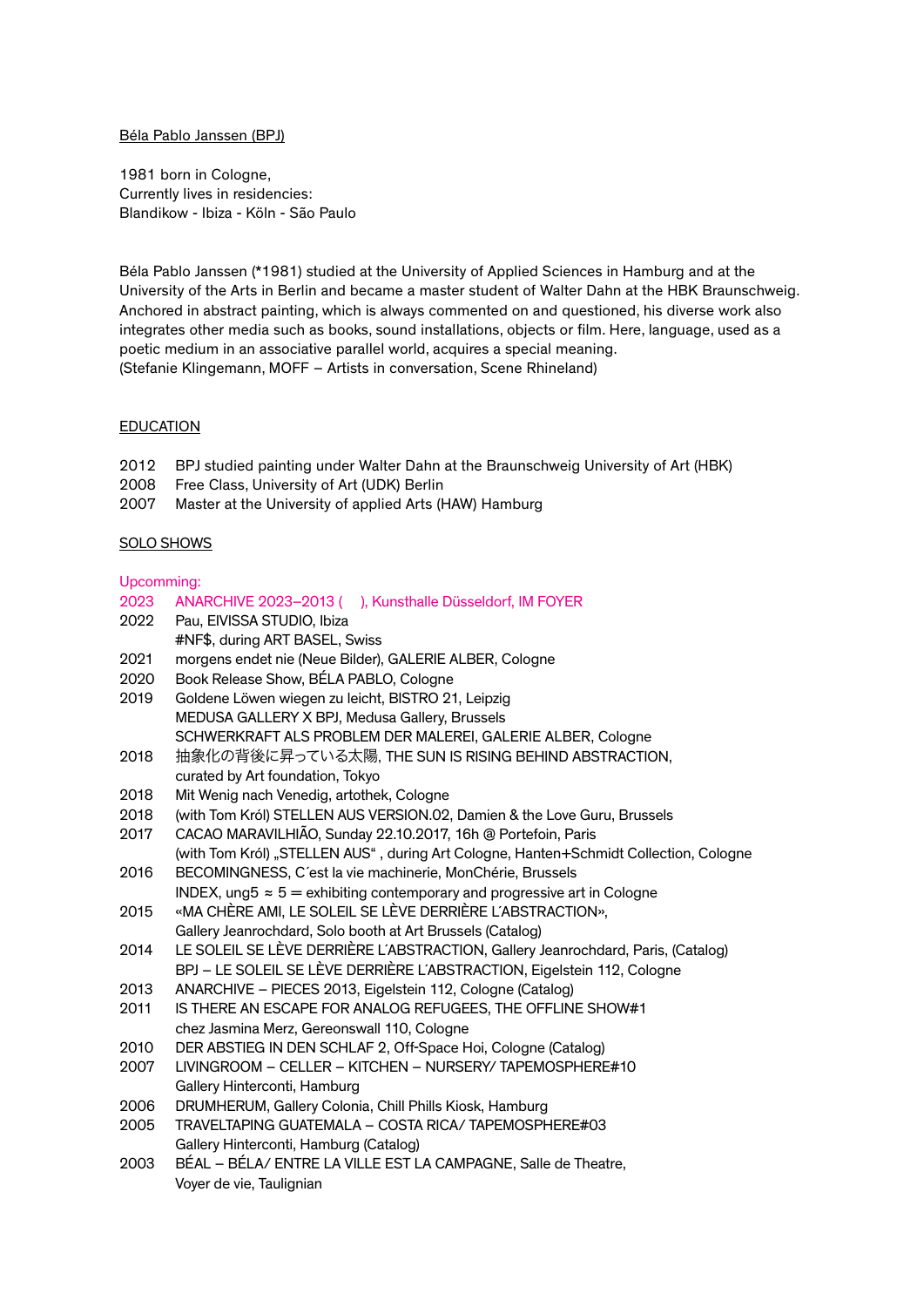## GROUP SHOWS

- 2022 TRANSIT, GALERIE ALBER, Cologne
- 2021 GROUPSHOW, w/ Tom Król, Malte Zenses & others, during ART-Cologne, Backjard in Ehrenfeld, Cologne
- 2020 #4004, GALERIE ALBER, Cologne BPJ´S Siebdruckbühne, Spielstraße München 1972, Skulpturenmuseum Glaskasten Marl Duo Exhibition, #3003, Franziska Reinbothe & BPJ,
- 2019 Duo Exhibition, Michaela Zimmer & BPJ, ART BERLIN Wendenstrasse 45/ 30 Years Hammerbrooklyn, with Peter Piller, Beate Gütschow,..., Hamburg
- 2018 Material Art Fair, alongside Tom Król and others, Damien & the Love Guru, México City
- 2017-18 "AKADEMIE [ARBEITSTITEL]", BPJ SPONTAN ARCHIV, 21.10.2017 07.02.2018, Kunsthalle Düsseldorf
- 2017 OCTOBER @PORTEFOIN, 5 Rue Portefoin, 75003 Paris RICHAS DIGEST JOURNAL #8 (with Achim Riechers and others), Lothringerstrasse 51, Cologne INTERIOR AND THE COLLECTORS Collection n°6, (with Mika Rottenberg, and others), Lyon YOU ARE IN MY WAVE, (TAPEMOSPHERE#26 and others...) , Lothringer13 Halle, Munich "MAASTRICHTER/ HALL IN THE COURT/BELGIUM AREA" Cologne WAHNSINN (with Leiko Ikemura, Gerd&Uwe Tobias, and others) , Kunstgruppe, Salon Schmitz, Cologne
- 2016 A LAST SONG FOR THE TITANIC ORCHESTRA (with Aline Bouvy, Xavier Mary, Thomas Zipp and others) invited by DIESEL project (Liège) in the ADJACENT 019 space, Ghent NO SUPERIOR SIDE, (with Jens Einhorn, Yorgos Stamkopoulos), Cosar HMT, Düsseldorf THE SNORRING PRINCESS, Kunstgruppe, Salon Schmitz, Cologne AUJOURD'HUI JE DIS OUI, curated by Domenico de Chirico, Galeria da Boavista, Lisbon WITH OUR EYES TURNED TO THE PAST, WE WALK BACKWARDS INTO THE FUTURE, Curated by Bluesleeve, Elektrohaus, Hamburg
- 2015 NEUER AACHENER KUNSTVEREIN, Auction 2015, Aachen MALEREI (with Walter Dahn, Max Frintrop, Mike Meiré), Neonoto, Cologne MY INTERNET WAS DOWN FOR 5 MINUTES SO I WENT DOWNSTAIRS AND SPOKE TO MY FAMILY. THEY SEEM LIKE NICE PEOPLE, Gallery Jeanrochdard
- 2014 ON&ON&ON, (with Rosemarie Trockel, Astrid Klein & others), Kunstgruppe, Salon Schmitz, Cologne 2013 #7 – REFUGIUM, Mischpoke e.V. Mönchengladbach PLANET MAX LEISS – forseen by Claudio Vogt, GGG Ateliers, Basel PLANET PIA JANSSEN, Thürmchenswall 60, Cologne SUBCONSCIOUS SIRENS OF THE MIMESIS – TAPEMOSPHERE#21, Videonale.14, Bonn 2012 CONDITIONS CHANGE, Montagehalle, HBK Braunschweig
- 7@8 100+, Masterstudent class Walter Dahn, HBK Braunschweig EIN DU, Book release tour, SSZ SUED Cologne, HANDS ON PAPERS Berlin, SALON DES AMATEURS Düsseldorf LOWDOWN/ AT THE STUDIO#1, Mozartstrasse 28, Cologne FULL HOUSE, KUNSTGRUPPE, (with Felix von der Osten, Albrecht Fuchs and others), Kunstgruppe, Salon Schmitz, Cologne
- 2011 AND SUDDENLY WE ARE STANDING HERE, Gereonsmühlengasse, Cologne TOO MUCH (with Robert Elfgen, Marcel Odenbach and others), Kunstgruppe, Salon Schmitz, Cologne
- 2010 HANDLUNG UND TAT, Gallery of HBK Braunschweig VOR GOTT IST ALLE KUNST SCHEISSE, (with David Ostrowski, Michael Pigelis, Beni Bischof, and others) curated 1981er, Oktoberbar, Düsseldorf
- 2009 ANONYME ZEICHNER/ Archiv, Liste, Basel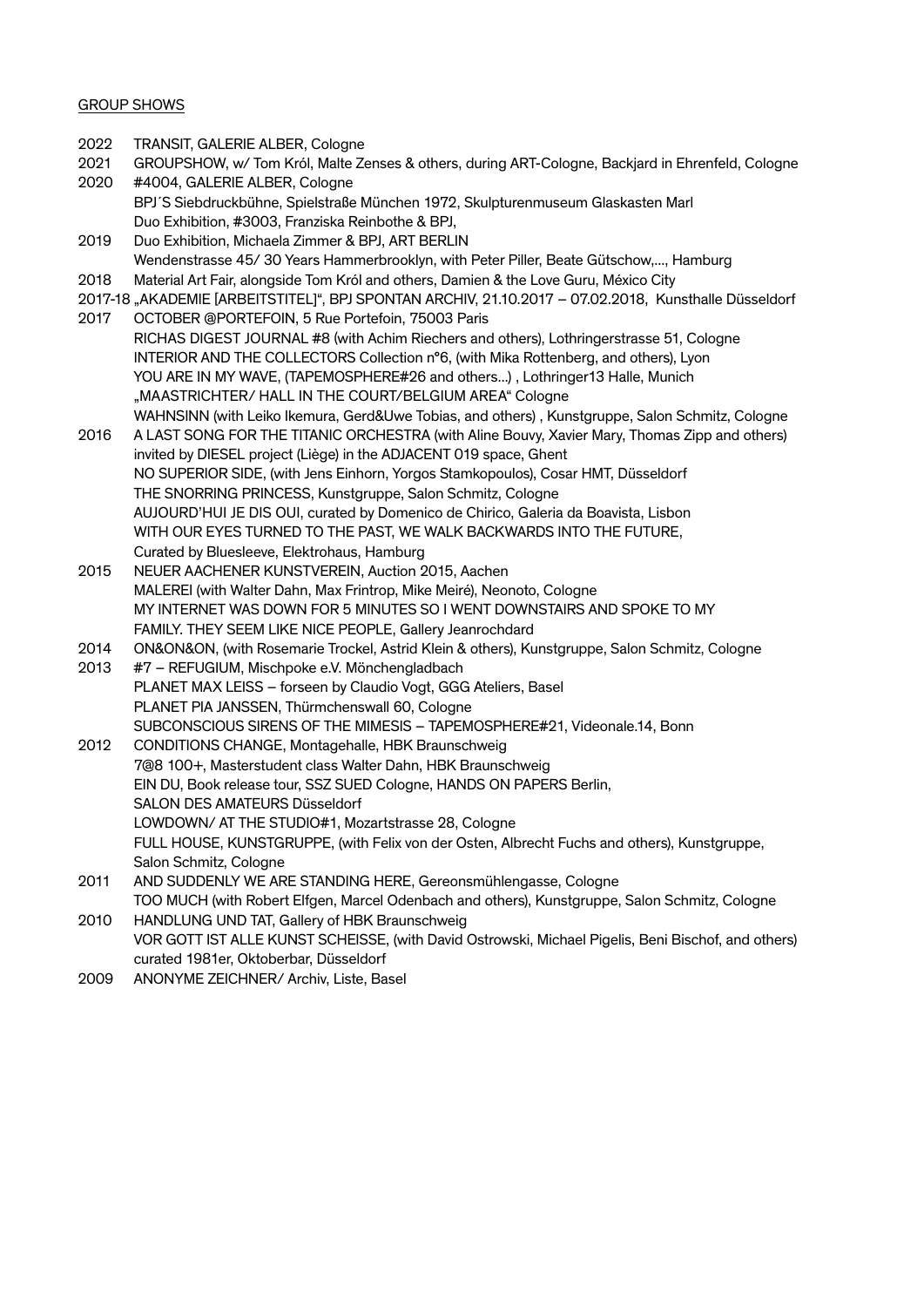## COLLABORATIONS

(TAPEMOSPHERE are Block Barley, Balz Isler and BPJ )

- 2017 BÉLA À BÉNIN, Voyage de Toile, Dokumentary travel trip with Sophie de Langloy, Bénin, Afrique YOU ARE IN MY WAVE, (TAPEMOSPHERE#26 and others...) , Lothringer13 Halle, Munich, Germnay
- 2016 HOME VISIT, Museum Ludwig, BPJ hosted Mélanie Matranga (one of 6 houses and 6 artists), curated by Leonie Radine, Lübeckerstrasse 22, Cologne, Germany TAPEMOSPHERE#25/ SILVERSTAR, SKOLSKAŠ28 Gallery, Czech/ Prag, (Catalog) MAISON DU PEUPLE ON TOUR - with Michael Janssen, Tokyo, Japan
- 2014 TAPEMOSPHERE#23, Hudmromo Space, Ukraine/ Odessa
- 2013 TAPEMOSPHERE#22, Museum of Sculpture Glaskasten Marl
- 2012 TAPEMOSPHERE#20, Kabinett Artist House, Essen, Germany
- 2011 TAPEMOSPHERE#19, Boutique Space for temporary Art., King Georg Bar-Lecture and concert space, Off-Space Hoi, Cologne, Germany (Catalog) TAPEMOSPHERE#18, Fleetstreet, Hamburg, Germany
- 2010 COMETOGETHER PROJEKT 2010 & Plan10, Forum Current Architecture, Cologne, Germany (Catalog)
- 2009 TALKING SPACES, , Plan09, Forum Current Architecture, Cologne, Germany (Catalog) FREE & LOVE, Landes Museum Joanneum, Graz, Austria COMETOGETHER PROJEKT 2009, Cologne, Germany (Catalog)
- 2008 COMETOGETHER PROJEKT 2008, Cologne, Germany
- 2007 TAPEMOSPHERE#15, Cabarett Voltaire DADA- Haus, Zürich, Swiss TAPEMOSPHERE#14, Gallery Rachel Haferkamp, Cologne, Germany TAPEMOSPHERE#13, Artgarage, Kunsttour, Maastricht, Netherlands TAPEMOSPHERE#09, Raum für Kunst und Musik & Werkstatt Molkerei, Cologne, Germany COMETOGETHER PROJEKT 2007, Cologne, Germany
- 2006 TAPEMOSPHERE#07, Skam, Hamburg, Germany TAPEMOSPHERE#06, C/O Pop, Cologne, Germany TAPEMOSHERE meets dead at the control/ TAPEMOSPHERE#05, Gallery Hinterconti, Hamburg, Germany (Catalog) TAPEMOSPHERE#04/ Skam Atelier, Raum2/ Kunstverein, Mannheim, Germany COMETOGETHER PROJEKT 2006, Cologne, (Catalog)
- 2005 8WEEKS 8CITIES (STREETFILES), Feldstärke, PACT Zollverein, Essen, Germany TAPEMOSPHERE#02/ PARALLEL KREUZUNG, Some say some, Nobistor, Hamburg, Germany TAPEMOSPHERE#01, Frühlingsknacken, Rainvilleterrace 5, Hamburg, Germany (Catalog) COMETOGETHER PROJEKT 2005, Cologne, Germany

### PUBLICATIONS

- 2019 Goldene Löwen wiegen zu leicht, Edition Bistro 21 & Spontan Verlag
- 2018 TK & BPJ,stellen aus , Edition Damien & the Love Guru, Brussels
- 2017 BAD NEWS TWO, Bluesleeseve X BPJ
- TOM KRÓL & BÉLA PABLO JANSSEN STELLEN AUS
- 2016 BECOMINGNESS, Spontan Verlag 2016 BAD NEWS ONE, Bluesleeseve X BPJ
- 2015 «MA CHÈRE AMI, LE SOLEIL SE LÈVE DERRIÈRE L´ABSTRACTION», Gallery Jenarochdard, Solo booth at Art Brussels BAD NEWS ONE, Bluesleeseve X BPJ
- 2014 LE SOLEIL SE LÈVE DERRIÈRE L´ABSTRACTION, Gallery Jenarochdard, Paris, France
- 2013 ANARCHIVE PIECES 2013, Spontan Verlag
- 2012 EIN DU/DENNIS FREISCHLAD UND BÉLA PABLO JANSSEN, Spontan Verlag